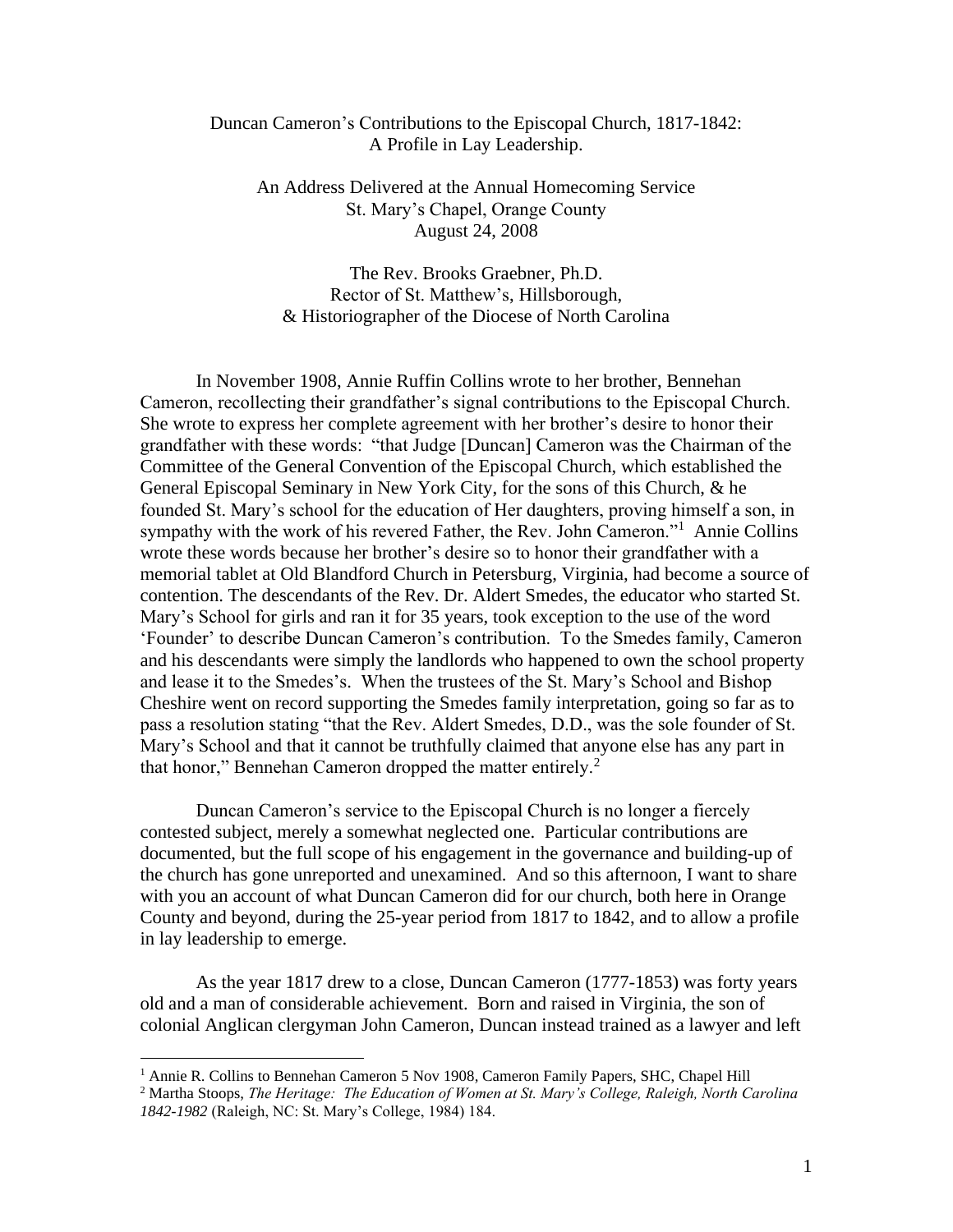Virginia for North Carolina, settling in Hillsborough in 1799. Quickly he began to gain both wealth and a reputation as an orator. In 1803, he married Rebecca Bennehan and fought a duel with rival lawyer and suitor William Duffy. Moving first to the Bennehan plantation Stagville in 1807, and then to his own neighboring property, Fairntosh, in 1813, Cameron in 1817 was well on his way towards amassing what would become holdings of 8,000 acres, spread across several North Carolina counties and eventually several states. Moreover, he had developed a lively interest in politics, serving Orange County in the House of Commons in the early 1810s as a Federalist, before accepting appointment to the bench of the North Carolina Superior Court in 1814.<sup>3</sup>

By contrast, the Episcopal Church in North Carolina could scarcely be said to exist in 1817. For it was not until April, 1817 that three clergymen and six laymen met in New Bern to organize a diocese in this state and to ask for admission to the national Episcopal Church. Before then, there were but a few widely-scattered congregations in places like Edenton and New Bern, and only one of those, St. James' in Wilmington, could lay claim to substantial membership and the services of a full-time minister.<sup>4</sup> But the prospects for the North Carolina Episcopal Church were soon to change for the better, and Duncan Cameron would play a prominent role in its revival.

February of 1818 brought Duncan Cameron a letter from Adam Empie, Rector of the Church in Wilmington and the driving force behind the creation of a diocesan organization in the state. Empie had heard through the grapevine that as many as 70 men in the vicinity of the old St. Mary's Chapel in Orange County were sympathetic to the Episcopal Church and needed only the assistance of a strong and able leader to organize them. Empie was hoping that Cameron might be that man.<sup>5</sup> In the letter Empie did not spell out the ground of his confidence in Duncan Cameron; he simply presumed upon Cameron's "zeal for the Church." Most likely, Empie was referring to the fact that Cameron had been named President of the newly-organized Missionary Society of the Episcopal Church in North Carolina, formed to raise funds to "send into the destitute parts of this state, pious and devout ministers of the Church."<sup>6</sup> But whatever his reason for turning to Duncan Cameron, it was to prove fortuitous, and not merely for the prospects of the Church in Orange County.

By August of 1818, public worship was restored to St. Mary's Chapel, and by 1819, St. Mary's was ready to be admitted into union with the convention of the diocese.<sup>7</sup>

<sup>3</sup> Jean Bradley Anderson, *Piedmont Plantation: The Bennehan-Cameron Family and Lands in North Carolina* (Durham: Historical Preservation Society, 1985) 20-26; Charles Richard Sanders "Duncan Cameron" in William S. Powell, ed. *Dictionary of North Carolina Biography* (Chapel Hill: University of North Carolina Press, 1979) I, 311.

<sup>4</sup> Henry S. Lewis, "The Formation of the Diocese of North Carolina, 1817-1830" in Lawrence F. London and Sarah M. Lemmon, eds. *The Episcopal Church in North Carolina, 1701-1959* (Raleigh: Episcopal Diocese of North Carolina, 1987) 96.

<sup>5</sup> Adam Empie to Duncan Cameron 5 February 1818 Cameron Family Papers, SHC, Chapel Hill. <sup>6</sup>Notice of the establishment of the Society with the Hon. Duncan Cameron as President appeared in *The Christian Messenger;* July 19, 1817. On the relationship of the Society to the Diocesan Convention, see Lewis, "The Formation of the Diocese," 98.

<sup>7</sup> Thomas Bennehan to Richard Bennehan 18 August 1818 Cameron Family Papers, SHC, Chapel Hill. The letter mentions a chapel service conducted by "Parson Syme."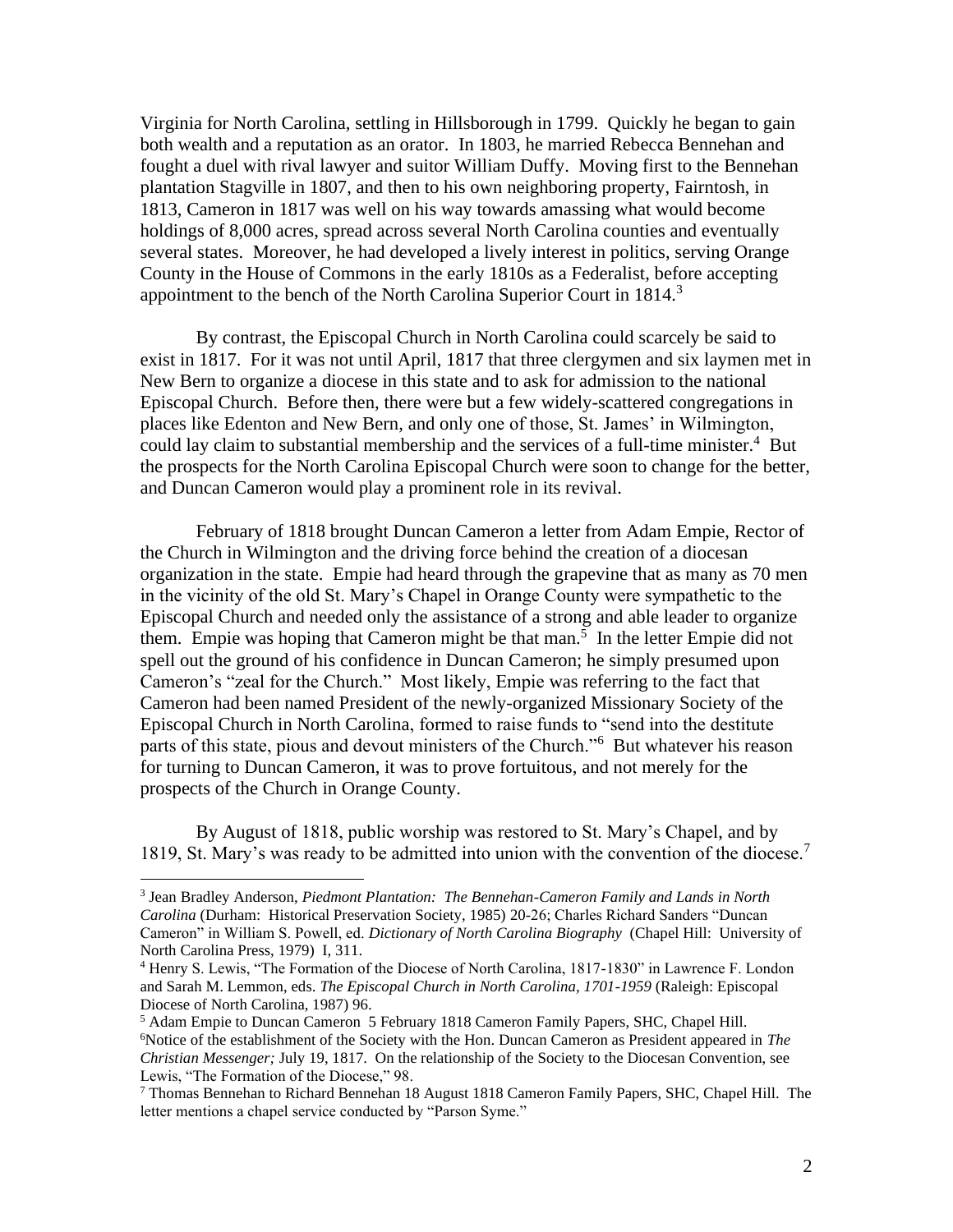This meant that St. Mary's was now entitled to send delegates to the annual state-wide convention, and Duncan Cameron stepped in to fill this role. In 1819, he was prevented from attending the convention because of a horse-riding accident. But at the 1820 convention, Cameron assumed multiple leadership roles: he chaired the Committee on the State of the Church; he presided over the Missionary Society; he made the resolutions of thanks to the convention preachers, and he was elected a Lay Delegate to the next General Convention in Philadelphia.<sup>8</sup> This ushered in a remarkable seven-year period of intense and varied involvement in the life and governance of the Church at every level.

During that time, Cameron kept up his work on behalf of the church at the state level, attending diocesan convention five times (1820-1823; 1826) and serving on various committees. He was asked to head up or lend support to fundraising efforts, such as the Missionary Society and the Committee for support of the Episcopate. He was asked to put his legal training to work in reviewing proposed canonical changes. And he was asked to put his political skills to work as an emissary to the Lutheran synod of North Carolina, as both bodies sought to establish a closer working relationship.<sup>9</sup>

Those same political skills were on display in Cameron's work on behalf of the national Church. Although Cameron was attending his first General Convention in 1820, he was placed at the helm of the committee charged with overseeing the General Seminary of the Church. The General Convention of 1817 had authorized the creation of such an institution, and it had opened in New York City in 1819 with two professors and a handful of students. But the Seminary was in perilous condition, and some dioceses, New York and Virginia in particular, were actively working to establish diocesan seminaries instead. Cameron's committee proposed moving the Seminary to New Haven, where Connecticut bishop, Thomas Brownell, was a strong supporter. They also proposed vesting the management of the Seminary in a board of trustees consisting of all the bishops, twelve clergy, and twelve laymen, elected at General Convention. These proposals passed, and Judge Cameron was among the dozen laymen now elected as a trustee of General Seminary.<sup>10</sup>

Following the 1820 Convention, New York and Virginia continued with their plans to create diocesan schools, and opinion within the Episcopal Church remained divided over the wisdom of establishing a national seminary. The strong sentiment for a diocesan school in New York was an especially serious challenge to the viability of the General Seminary, since New York was one of the largest and wealthiest and most influential dioceses of the church. But the issue was suddenly thrown into turmoil in April, 1821, when it was learned that New York builder Jacob Sherred had died, leaving an estate valued at over \$60,000.00, for a Seminary in New York "under the direction or by the authority of the General Convention … or of the Convention of the State of New- $Y$ ork." $^{11}$ 

<sup>8</sup> *Journal of the Annual Convention, Diocese of North Carolina,* 1819, 4; 1820, 7,10.

<sup>9</sup> *Journal of Convention,* 1821-1823.

<sup>10</sup> Powel Mills Dawley, *The Story of the General Theological Seminary: A Sesquicentennial History 1817- 1967* (New York: Oxford University Press, 1969) 56-59.

<sup>11</sup> *Ibid,* 68-73.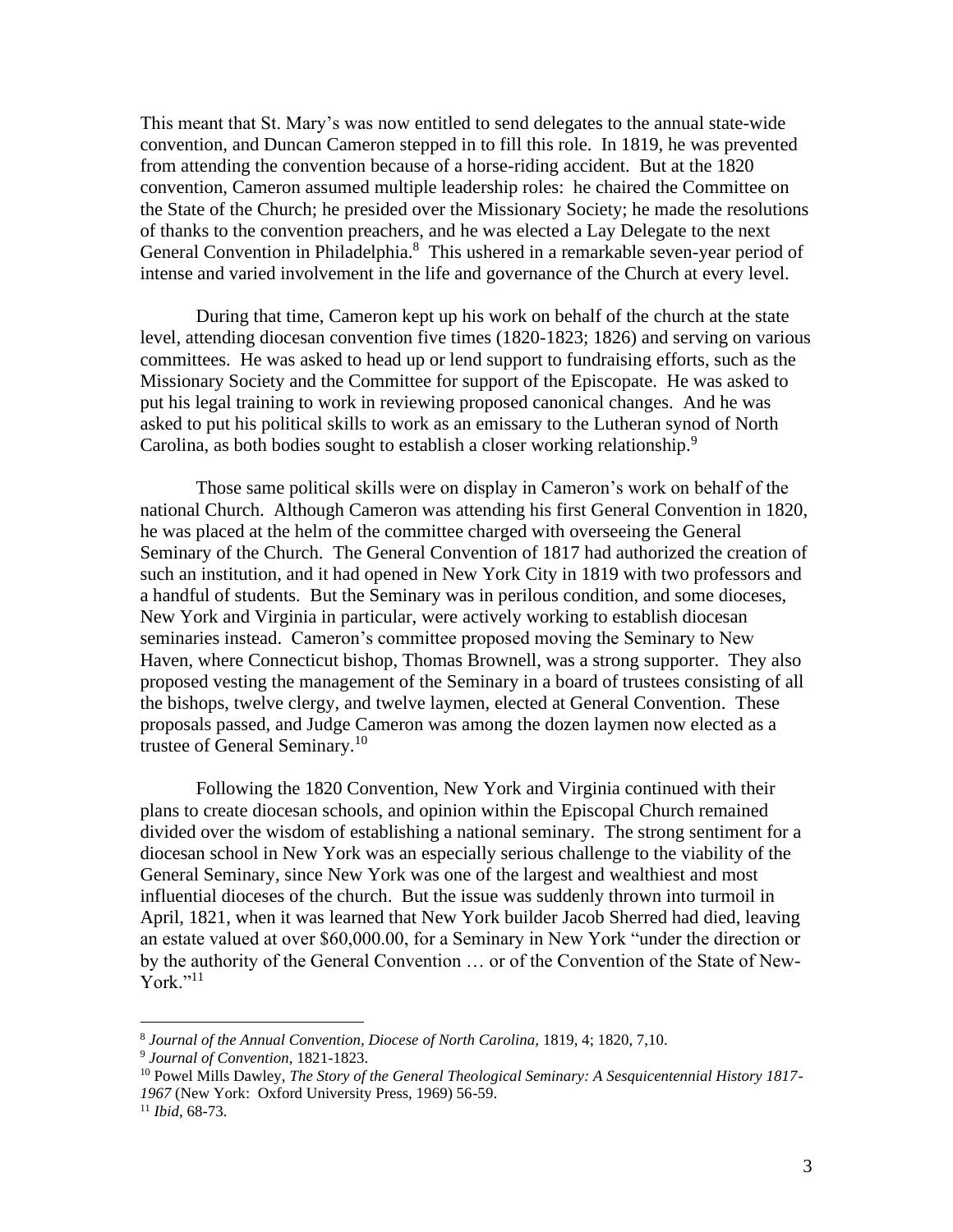Friends of the General Seminary saw a splendid financial opportunity, should the Seminary relocate from New Haven to New York. In May, Bishop Brownell summoned the trustees to New Haven to consider the move, and a special session of General Convention was issued for October. With Judge Cameron heading a joint committee of Bishops and Deputies, a new constitution for the General Seminary was crafted which returned the Seminary to New York and which merged it with the nascent diocesan school. The formula for determining representation on the Seminary's Board of Trustees was the arena for intense negotiation between the local interests of New York and the general interests of the national Church. Remarkably, a formula was hit upon which satisfied all parties. And to whom should the credit go for this happy outcome? Let me quote directly from the official history of the General Theological Seminary: "The chief credit for the spirit in which the union was achieved belongs to Duncan Cameron. His irenic efforts overcame the doubts of many who disliked the influence of New York."<sup>12</sup>

Among those skeptical of the viability of a General Seminary was J.C. Rudd, rector of St. John's Church, Elizabethtown, New Jersey. But Rudd was duly impressed with Cameron's accomplishment, and wrote to tell him so:

No event which has ever taken place in our church has, in my estimation, been more fortunate than your presence in the late Convention. You were from a section of the Union which precluded the idea of local feeling and while it was probably generally believed that you would be hostile to N. York as a place of location, it was in the total absence of such feelings that you gave a turn to the affair which no man from any of the northern states could have given, and at the same time succeeded in reconciling N. York and N. Carolina. The present appearances in N. York are that there will be great union of effort on all sides. $13$ 

Judge Cameron's efforts on behalf of the General Seminary were grounded in his Federalist conviction that as the Episcopal Church grew, it would benefit from having strong national institutions. Virginia convention delegate (and later bishop) William Meade, recalled Cameron's sentiments as follows: "In glowing prophetic vision, [Cameron] saw the Church extending itself over the land; new dioceses rising up in every part and rapidly filling themselves with ministers and churches,―sending their funds to the treasury of the General Seminary, and, on their account, as well as on account of the ministers, having the right to regulate the seminary; by which means the power of the General Church would be increasing, and that of New York proportionally decreasing."<sup>14</sup>

Having witnessed first-hand the value of a timely and generous bequest in securing an institution, Cameron evidently took steps to apply the same lesson back in North Carolina. This time the greater object in view was the building of an Episcopal Church in the capital city of Raleigh. Foresighted diocesan leaders such as Duncan Cameron and his brother John saw the importance of establishing a presence in the state capital, and sought as early as 1820 to effect it. As part of their strategy, they arranged to

<sup>12</sup> *Ibid* 77See also Lewis, "The Formation of the Diocese" 103-105.

<sup>&</sup>lt;sup>13</sup>J Rudd to Duncan Cameron, 15 December 1821, Cameron Family Papers, SHC, Chapel Hill. Rudd's opposition to the General Seminary is noted in Dawley, *The Story of the Geneeral Theological Seminary,* 62.

<sup>14</sup> Quoted in Dawley, *The Story of the General Theological Seminary,* 78.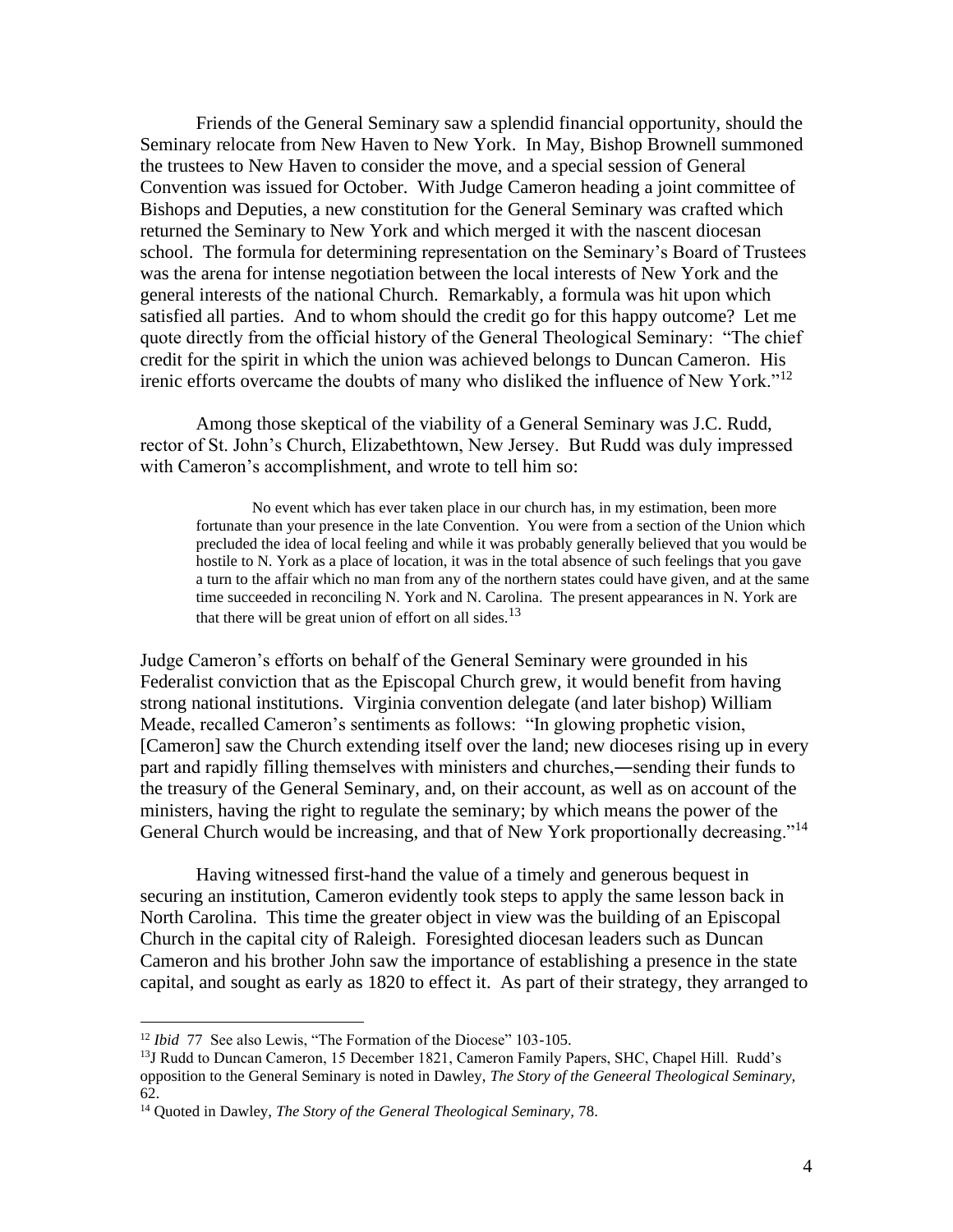hold the 1821 diocesan convention in Raleigh, even though there was no congregation yet formed in the city. Another missionary strategy was to send John Phillips, rector in Tarboro, to preach periodically in Raleigh. A third came in the form of a bequest from a wealthy and childless widow in Tarboro, Mary "Jackey" Blount, who signed a will in April, 1822, the year of her death, that instructed Duncan Cameron and William Hooper, as executors of her estate, to use the whole of it for "the Building of a Protestant Episcopal Church in the City of Raleigh."<sup>15</sup> Of this bequest, historian Davyd Foard Hood writes: "It seems likely that the goodly influence of the Reverend John Phillips, then rector of Trinity Church, Tarboro, and the counsel of Duncan Cameron guided Mrs. Blount's decision to make what was probably the earliest such munificent gift to an Episcopal church in North Carolina."<sup>16</sup>

Soon thereafter, Cameron was again taking an active interest in the expansion of the Episcopal Church, this time back home in Orange County. Although services were being held regularly at St. Mary's Chapel out in the country, in the town of Hillsborough itself the site of the colonial Anglican church building had become the site for a new Presbyterian church instead. Formation of an Episcopal congregation in Hillsborough and the building of an Episcopal Church started in August, 1824, under the clergy leadership of William Mercer Green and the lay leadership of Francis Lister Hawks, Thomas Ruffin, and Walker Anderson, among others. Although Duncan Cameron was not personally involved in these efforts, he kept an active interest through his family members who were, notably his widowed sister Mary Anderson, and her two sons, Walker and William. Duncan instead put his personal time and wealth into building a chapel on his Fairntosh Plantation. St. Matthew's was completed and consecrated in May, 1826; Salem Chapel in October, 1827. Both were served by the Rev. William Mercer Green, and both were designed with the help of State Architect William Nichols. Indeed, Cameron would continue for twenty years to pay Green to lead worship and catechize slaves monthly at Salem Chapel, even after Green had moved from Hillsborough to Chapel Hill and Cameron had moved from Orange County to Raleigh.<sup>17</sup>

In the late 1820s we do not find evidence of Duncan Cameron's involvement with diocesan institutions, but he re-entered the leadership of the diocese in the early 1830s, when he was called upon to serve as trustee of a new Episcopal School in Raleigh, a venture undertaken at the behest of Bishop Levi Silliman Ives. Soon after becoming Bishop in 1831, Ives began calling for the creation of an Episcopal boys' school, and in

<sup>15</sup> Lewis, "The Formation of the Diocese" 110f; Davyd Foard Hood, *To the Glory of God: Christ Church 1821-1996* (Raleigh, Marblehead Publishing, 1997) 9.

<sup>16</sup> Hood, *Christ Church,* 10.

 $17$  For the early history of St. Matthew's, Hillsborough, and the involvement of the Cameron family, see Joseph Blount Cheshire, *An Historical Address Delivered in Saint Matthew's Church Hillsboro, N.C., on Sunday, August 24, 1924* (Durham, 1925) 19-25. For the building of Salem Chapel, see Anderson, *Piedmont Plantation,* 31,32. For Wm. Mercer Green's involvement with Salem Chapel see also the *Journal of Annual Convention, 1826-1847.* For the involvement of William Nichols in the plans for both St. Matthew's and Salem Chapel, see William Nichols to Duncan Cameron 3 May 1824 and Walker Anderson to Duncan Cameron 14 February 1825, Cameron Family Papers, SHC, Chapel Hill.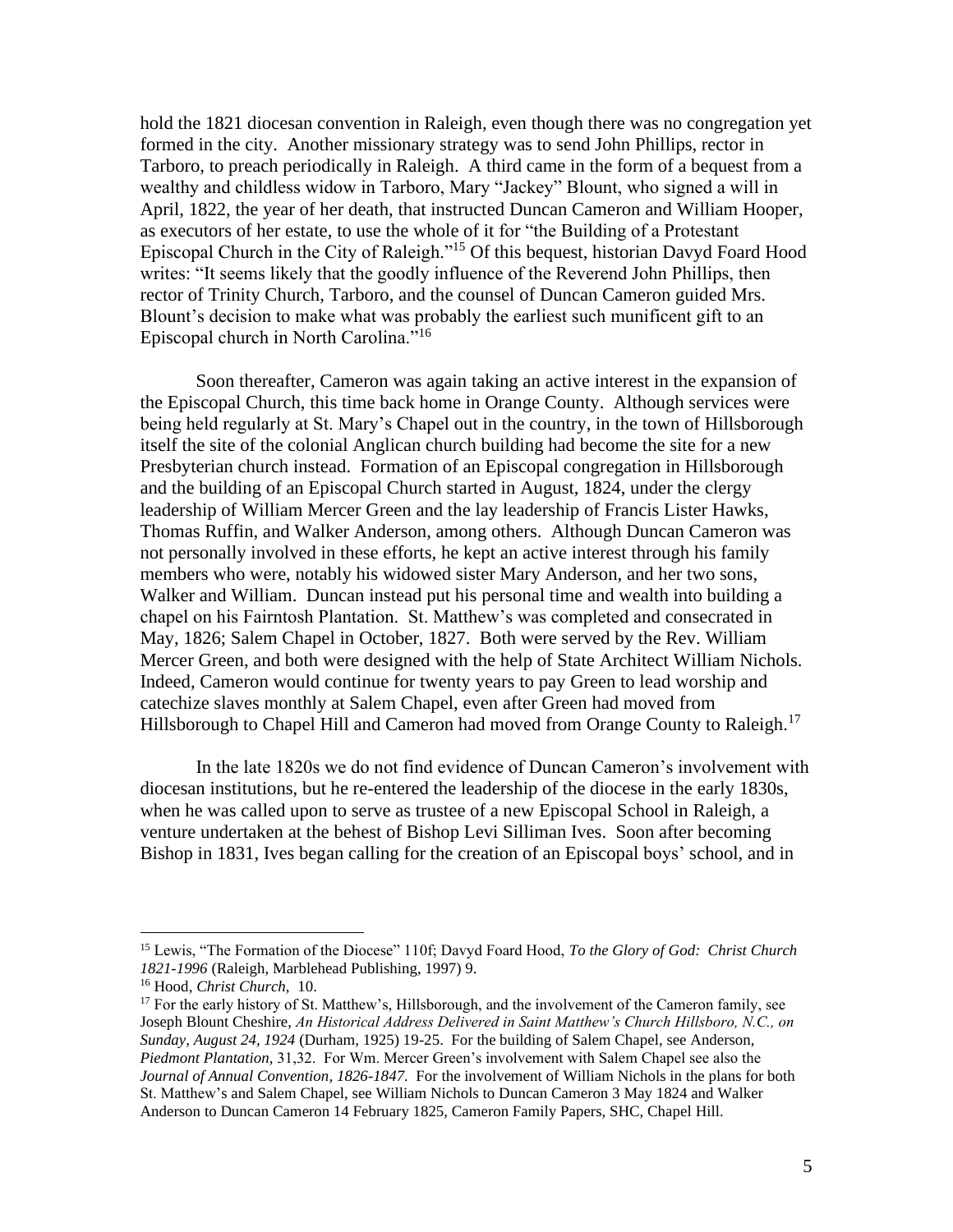1833 the Convention honored his request. The governance structure called for a board of four clergymen and eight laymen, and Cameron was among the laymen chosen.<sup>18</sup>

By this time, Cameron was President of the State Bank, and when the bank underwent reorganization in 1834, Cameron decided to leave Fairntosh and move his family to Raleigh.<sup>19</sup> Cameron now became a communicant of Christ Church, Raleigh, a church he had earlier helped to establish, and he became a representative from Christ Church to diocesan convention, starting in 1835. Over the course of the next twelve years, Cameron served as a delegate six times (1835; 1838-1841; 1846).<sup>20</sup>

Cameron and the board of the Episcopal School for Boys set right to work: they purchased land from Colonel William Polk; they erected buildings with the leftover stones from the building of the State Capitol, and they found a headmaster willing to leave Massachusetts and take up residence in Raleigh. Student enrollment exceeded expectations, and early reports were glowing. By 1837, however, prospects for the school had turned bleak. In anticipation of rapid growth, the school had borrowed to build more buildings and hire more teachers, so when the Panic of 1837 struck, the school was saddled with mounting debts and meager prospects. Moreover, the school had enrolled more students than it could prudently manage, and problems with discipline harmed its reputation. In 1838, the school suspended operation, and efforts to seek a partnership with the Diocese of South Carolina in establishing a regional seminary came to naught. By 1840, the school committee recommended to convention that the property be sold. But a year later, no buyer had come forward.<sup>21</sup>

The Diocese was in severe and protracted financial distress. It still owed the Polk family over \$14,500.00 for the original land purchase, and it had borrowed \$7,400.00 from the Episcopal Fund, the source of money for meeting the Bishop's salary. But when the property was offered again for sale in late 1841, this time at public auction, a buyer at last came forward: none other than Duncan Cameron. In payment, he offered the precise amount owing to Sarah Polk and the Episcopal Fund, thereby relieving the diocese of all its indebtedness. He then offered the school buildings to the Rev. Dr. Aldert Smedes, for the creation of a Female Seminary, which Smedes named St. Mary's.<sup>22</sup>

Bishop Ives offered the following account of these developments in his 1842 report to Diocesan Convention:

<sup>18</sup>Accounts of the Episcopal School can be found in Stoops, *The Heritage,* 6-13; Marshall DeLancey Haywood, *Lives of the Bishops of North Carolina* (Raleigh, 1910) 103-108; Blackwell P. Robinson, "The Episcopate of Levi Silliman Ives," in London and Lemmon, eds., *The Episcopal Church in North Carolina*, 176-185, and Michael T. Malone, *Levi Silliman Ives: Priest, Bishop, Tractarian, and Roman Catholic Convert* (Ph.D. Dissertation, Duke University, 1970) 84-102.

<sup>19</sup> Anderson, *Piedmont Plantation,* 39,40.

<sup>20</sup> *Journal of Annual Convention 1835-1846.* Michael T. Malone mistakenly asserts that Duncan Cameron was not a confirmed communicant of the church, but the letter he cites as evidence refers to Duncan's son, Paul C. Cameron, and not to the father. See Malone, *Levi Silliman Ives*, 85 and Anne R. Cameron to Paul C. Cameron, 1 April 1833, Cameron Family Papers, SHC, Chapel Hill.

<sup>21</sup> Malone, *Levi Silliman Ives,* 98,99.

<sup>22</sup> Stoops, *The Heritage*, 12.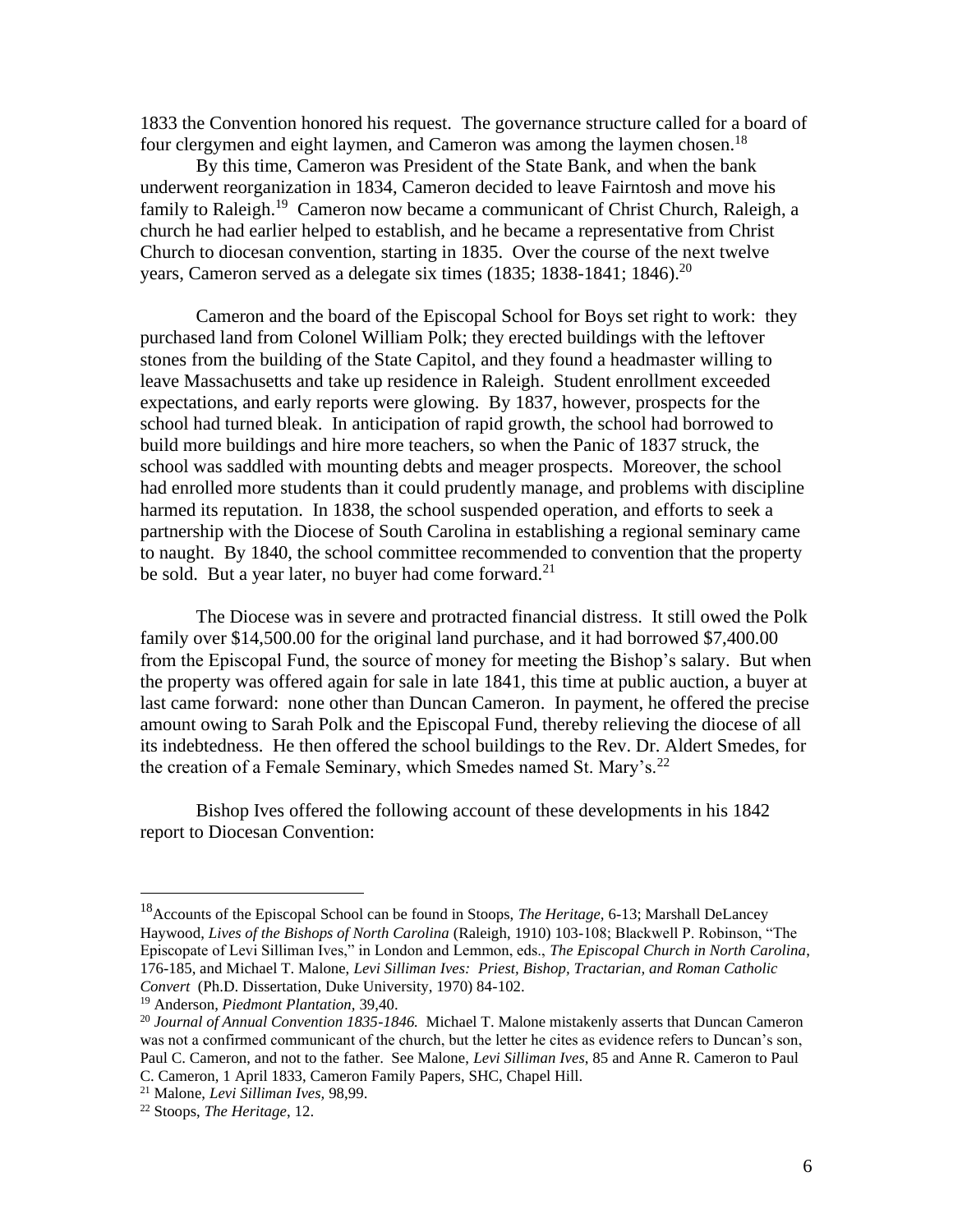On Tuesday, [November]  $29<sup>th [1841]</sup>$ , I returned to Raleigh, and immediately applied myself to the work of devising some plan by which to prevent the sacrifice of the Episcopal School property, (which was advertised for public sale on the following Monday,) or its passing into the hands of some other Communion. God heard my prayers, and blessed my efforts in this hour of the Church's danger and humiliation. Just as every project seemed to fail, the Hon. Judge Cameron, ever the able and active friend of the Church in her need, came forward, and by an arrangement which secured the buildings and adjacent grounds to the purposes of a FEMALE SEMINARY of the highest order, so greatly needed at the South, restored the funds which the Diocese had invested in the property, and saved the Church from the deep dishonor of suffering it to pass irrevocably from her control. Through this act of liberality, we have a *Female Seminary* already open, under able direction, and with complete and ample accommodations. All we ask for its success, is the patronage which the institution may deserve. It has been established by individual enterprise, and rests upon individual responsibility. The Church, however, is not without a deep interest in its prosperity, which, I doubt not, her members will duly recognize, by securing for their children the benefits which have thus been provided at some risk and selfsacrifice.<sup>23</sup>

This time the school prospered, and in 1897, the Diocese once again took possession of the property, purchasing it from the heirs of Duncan Cameron.<sup>24</sup>

In light of Bishop Ives' generous words and the passing of another century, the 1908 controversy over who should get credit for the founding of St. Mary's now seems harsh and petty. Certainly the Episcopal Church in North Carolina has reason to look upon Duncan Cameron as one of the most significant of her early leaders among the laity.

Often it is hard, in a collaborative effort, to assess individual importance. Many of Cameron's contributions cannot be isolated and identified, since they came in the form of committee participation or the private encouragement and counsel of family and friends. We find Duncan Cameron's name often linked in diocesan records with those of his brother John, his nephew Walker Anderson, and his former law student William Haywood, Jr. From surviving correspondence it is possible to know something of what they were thinking on ecclesiastical matters, but we can only infer what Duncan Cameron thought, since he left us few readable letters. Nevertheless, over the course of his 25 years of service to the Episcopal Church, Duncan Cameron left us enough evidence of his leadership to draw some conclusions.

First, Duncan Cameron cared about public religion and sought consistently to strengthen the national and diocesan institutions of the Episcopal Church. In this, his ecclesiastical contributions are of a piece with his social and political views as an ardent Federalist and a promoter of internal improvements. As a rule, he valued centralized schools, churches, railroads, banks, and agencies. He demonstrated that in his contributions to the State of North Carolina as a supporter of the railroad, the University, and the State Bank, and he demonstrated that in his contributions to the Episcopal Church such as his work on behalf of the General Seminary and the building of a church and a school in Raleigh.

<sup>23</sup> *Journal of Annual Convention 1842,* 13.

<sup>24</sup> Stoops, *The Heritage*, 130.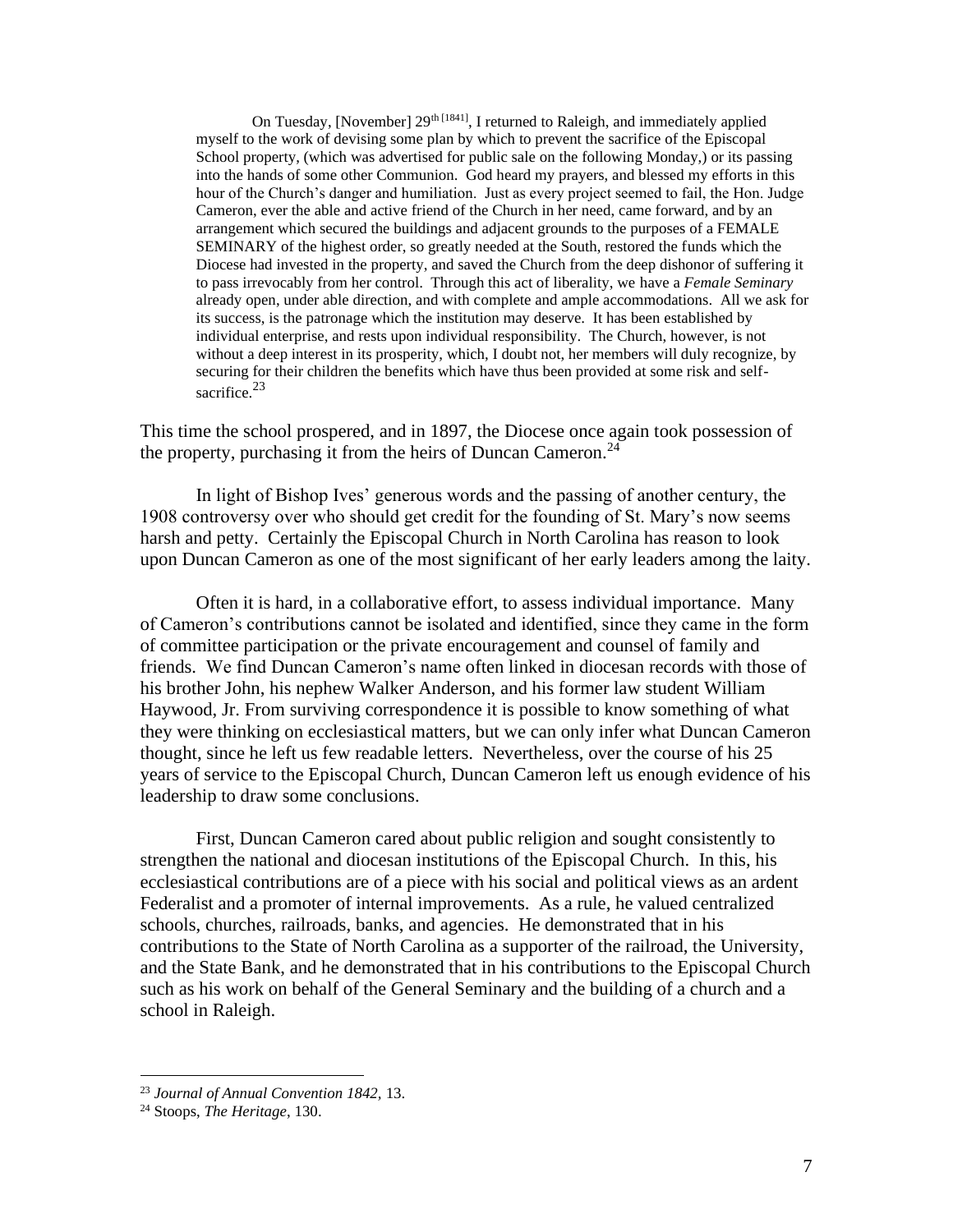But Cameron did not restrict his support of religious institution-building to denominational agencies. The American Bible Society, the American Sunday School Union, and the North Carolina Tract Society, also counted him as officers. Indeed, at the time of his death, Cameron was the longest-tenured Vice President of the American Bible Society, having been so elected in  $1820$ <sup>25</sup> Although this put Cameron at variance with the strict preference of such bishops as John Henry Hobart of New York and John Stark Ravenscroft of North Carolina, both of whom taught that Episcopalians should reserve their religious benevolence for denominational causes, it was consistent with the position taken by other staunch supporters of the church, both in North Carolina and New York.<sup>26</sup>

Secondly, Cameron possessed a remarkable ability to rise to meet a challenge. At three junctures, his singular ability to step in and resolve a problem is apparent. One was the need to establish a presence and profile for the Episcopal Church in Orange County in the early years of the diocese. Cameron's standing in the state and community as a judge, planter, and politician was such that he accomplished that result simply by making his home a place of worship and hospitality for the clergy; by lending his public support for the revival of the church at St. Mary's, and by taking an immediate and active role in the governance of the diocese. He thereby set a pattern for strong, engaged diocesan participation which gave the Episcopal Church in Orange County a prominence it might not otherwise have enjoyed.

Another crisis was the need to resolve the competing interests of the diocesan school in New York and the General Seminary. He accomplished that by deft handling of strong personalities, by shrewd balancing of competing interests, and by setting before the church the larger prospect of its continued expansion alongside the growth of the nation.

The third was his timely rescue of the diocese from the consequences of poor timing and unwise management of the Diocesan School for Boys. Here he stepped in to use his financial assets to restore financial solvency to the diocese and to put the physical assets of the property in service to the church, trusting in his own management and the skill of headmaster Aldert Smedes to make the enterprise successful.

Finally, there is no evidence to suggest that Duncan Cameron had a lively interest in theological topics, or that he highly valued personal spiritual pursuits. When he had the opportunity to encourage such pursuits in others, such as his nephew Walker Anderson, he made him stick to studying law instead.<sup>27</sup> But for twenty-five years,

 $25$ Notice of Duncan Cameron's death appeared in an account of the meeting of the American Bible Society in the *New York Daily Times* January 8, 1853. For notification of election, see S.S. Woodhull, Secretary of the American Bible Society, to Duncan Cameron, 5 August 1820, and Sunday School Union, Philadelphia to Duncan Cameron, 1 June 1826, Cameron Family Papers, SHC, Chapel Hill. See also Richard Rankin, *Ambivalent Churchmen and Evangelical Churchwomen: The Religion of the Episcopal Elite in North Carolina, 1800-1860* (Columbia: University of South Carolina Press, 1993), 138-141.

<sup>26</sup> Rankin, *Ambivalent Churchmen,* 139,140; Dawley, *The Story of the General Theological Seminary,* 63.

<sup>&</sup>lt;sup>27</sup> Walker Anderson to Duncan Cameron, 13 November 1819, Cameron Family Papers, SHC, Chapel Hill. From the contents of the letter, one can infer that Duncan Cameron was displeased to learn that his nephew was considering giving up the reading of law for divinity. Anderson served as lay reader at St. Mary's